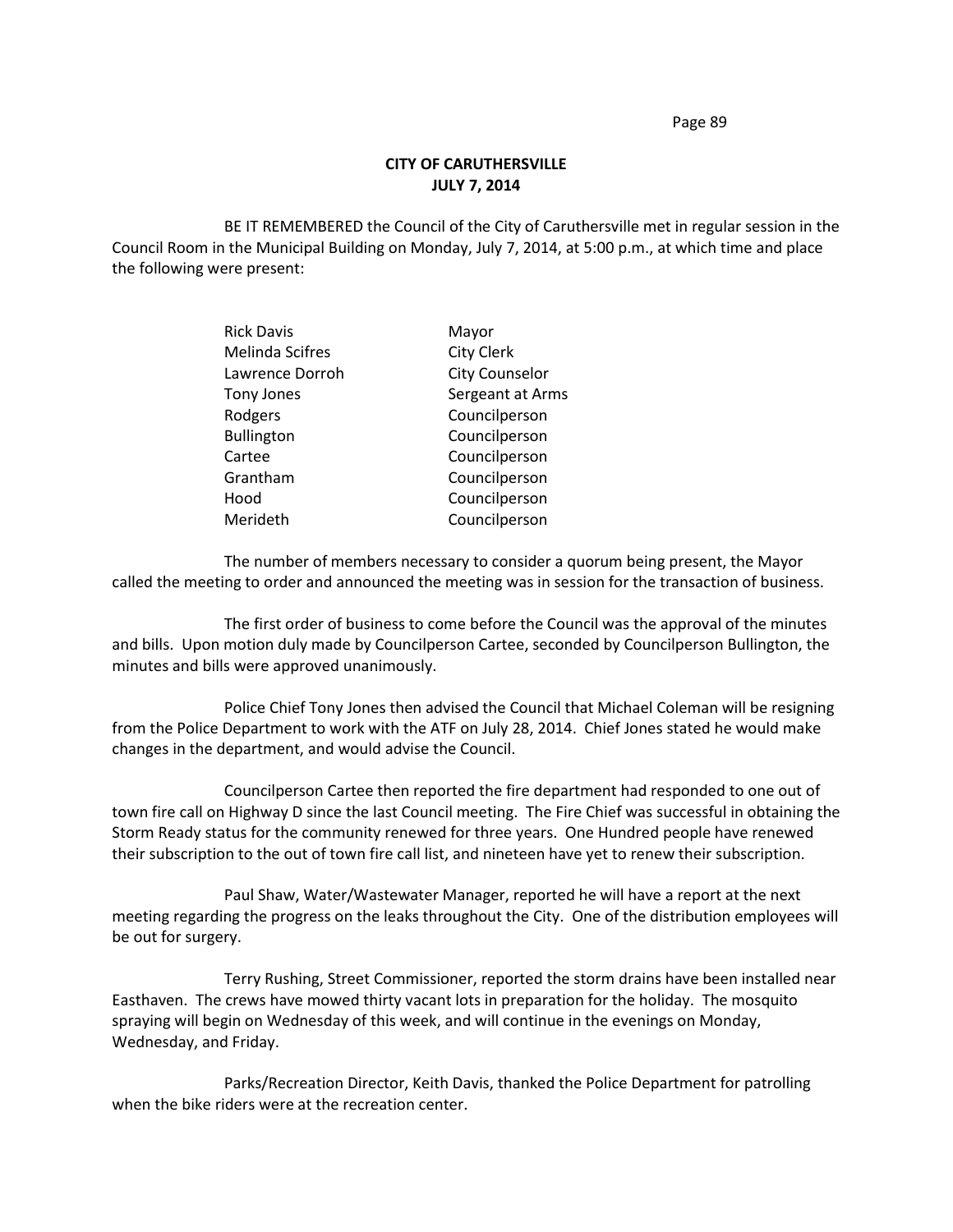Councilperson Merideth reported he had talked with the Code Enforcement Officer who is out sick today. He wanted to let the Council know he had road around and made sure things were

Michael Barrett with Three Rivers College then appeared before the Council to confirm the college is committed to locating the welding classes at the Cupples Building on Truman. He has received his welding certification. Three Rivers hopes to have classes in the building by August 18. There will be three types of classes in the building: 1) advanced manufacturing 2) agriculture 3) arc Welding.

Jana Merideth then appeared before the Council on behalf of the Caruthersville Area Arts Council. Ms. Merideth stated that grant funding was one of the ways the improvements had been made to the Exchange building at 100 East Third. The Arts Council has looked at applying for grants to further the improvements to the building. With the assistance of funding, the building could be made into a museum. After discussion, Councilperson Grantham motioned to allow the Arts Council to proceed with applying for grant funds to improve the building, with Councilperson Cartee seconding, and motion carried unanimously. John Ferguson reminded the Council that as a condition of the Neighborhood Assistance Grant that was received for the building, the Pemiscot County Industrial Board received a five year lease on the building.

A resident of  $9<sup>th</sup>$  and Bushey then appeared before the Council in regards to the placement of the stop sings at that intersection. Many people are not stopping at the stop signs, and this could be dangerous. The Police Chief reported the department would keep an eye on the area.

Counselor Dorroh had presented a proposed restrictive covenant on the ground adjacent to the recreation center. The owner of the property has implemented certain corrective actions in accordance with the Department of Natural Resources. The City would place a covenant on the property, which would prohibit a residential dwelling or drinking water well. The groundwater could only be used as a monitoring well. After discussion, Councilperson Rodgers motioned to approve the Counselor drafting a covenant in regards to the property, with Councilperson Hood seconding, and motion carried unanimously.

Mayor Davis then asked Councilperson Hood to say a prayer for Elizabeth Hardesty and her recovery. Ms. Hardesty is recovering from an attach in the water department, and all the staff wish her a speedy recovery.

Councilperson Merideth then asked the Council to consider adopting an ordinance regarding cats. He asked that a limit be placed on the number of cats that someone can own. Counselor Dorroh stated he will look at what can be done on this matter.

A motion was made and seconded to hold closed session regarding employees and regarding possible litigation. Roll call was asked for, which resulted in the following vote, to-wit:

picked up before the holiday last week.